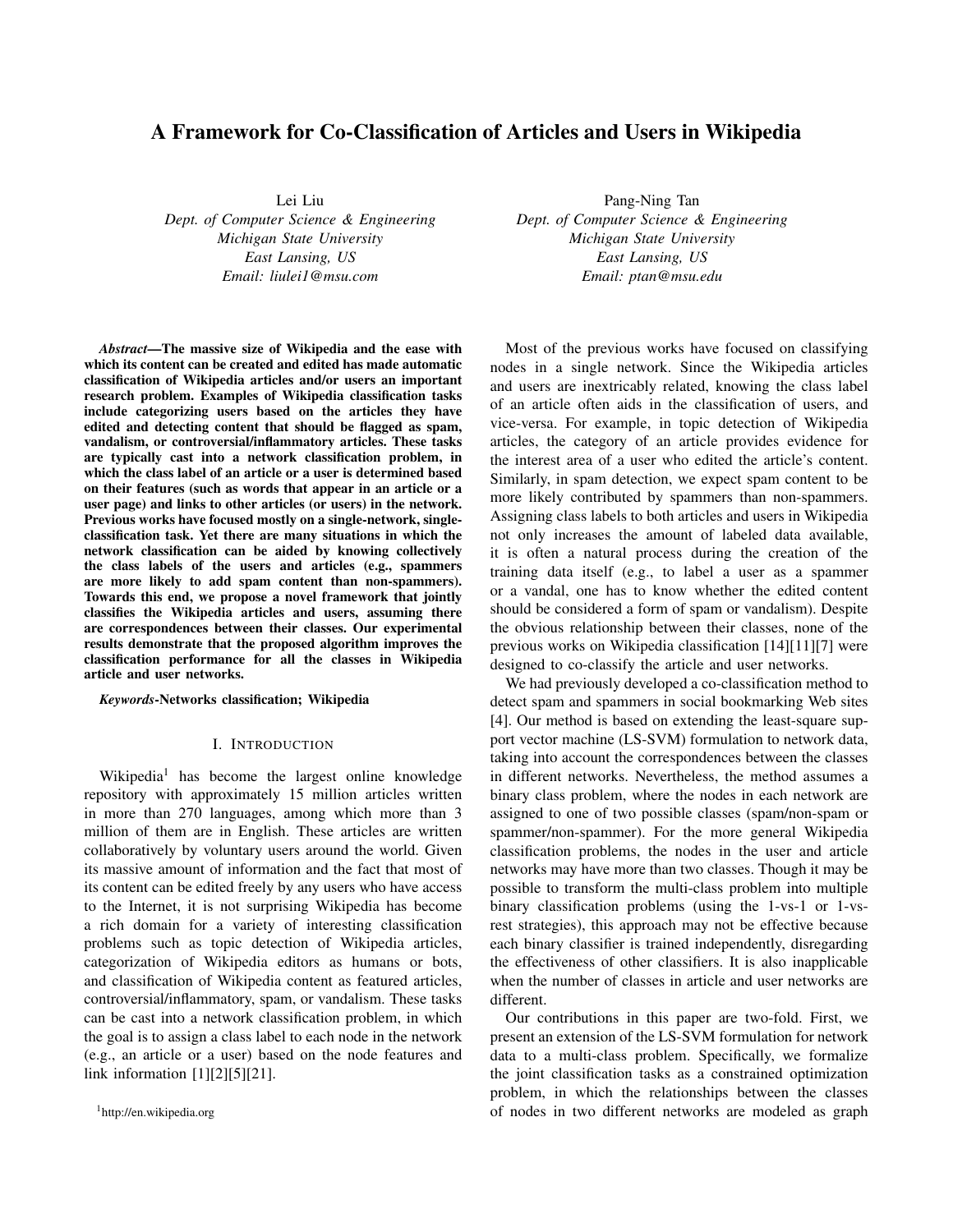regularization constraints. Unlike our previous binary class formulation [4], it also allows us to incorporate prior knowledge about the potential relationships between classes in different networks to avoid overfitting. Second, we applied our framework to co-classify Wikipedia users and articles and showed that it significantly outperforms classifiers that learn each classification task independently.

The remainder of this paper is organized as follows. Section II briefly reviews the related work on Wikipedia and other network classification problems. Section III summarizes the notations and terminology used in the paper. In Section IV, we present the methodology for our proposed co-classification framework. Section V presents the experimental results. Finally, conclusions and future work are described in Section VI.

#### II. RELATED WORK

Classification of articles or users is an important task that underlies many interesting research problems in Wikipedia. One example is vandalism detection, where the objective is to revert changes made by vandals with the intent of degrading the quality of information on a Wikipedia page. For example, Smets et al. [14] developed an autonomous system to distinguish vandalism from legitimate edits in Wikipedia using a naïve bayes classifier and a probabilistic sequence modeling approach. Druck et al. [7] proposed a probabilistic model to detect the quality of edits in Wikipedia. Potthast et al. [11] constructed various features to facilitate the detection of vandalism. In addition to vandalism, there have been some previous works on measuring the quality of Wikipedia articles. For example, Zeng et al. [18] used a dynamic Bayesian network to compute the trust value of an article based on its revision history. Hu et al. [10] developed three quality measures for Wikipedia articles, taking into consideration interaction data between the articles and their editors. In addition to vandalism detection, other potential applications of Wikipedia classification include bot detection, spam detection, topic detection, and automated categorization of user interests.

Wikipedia classification can be considered as a special case of network classification problem, in which the objective is to assign each node in a network to one of the *k* possible class labels. Most of the current techniques employ both the node features and link information to aid the classification task [20] [9][21]. For example, Zhu et al. [21] developed a matrix factorization algorithm that exploits both the content and linkage information to address the Web page classification problem. There have also been quite extensive works on using graph regularization methods to combine link structure with content information. For example, Zhang et al. [20] developed a risk minimization formulation for learning from both text and graph structures. In [13], Lu and Getoor designed a structured logistic regression model to capture both content and link information. Gan and Suel [12] proposed a two-stage approach to improve a classifier's performance using the link structure. While all of these existing methods attempt to combine link structure and node features to enhance performance of network classification, none of them were designed to solve multiple related classification tasks in different networks. We consider them as single-network, single-classification tasks.

We had recently developed a co-classification framework for detecting web spam and spammers simultaneously in a social bookmarking Web site [4]. Their approach was inspired by the fact that both Web spam and spammer detection tasks are intuitively related. Thus, it would be advantageous to train their classifiers simultaneously to leverage the labeled examples available on both users and articles. The experimental results is inspiring. However, the method proposed in [4] considers only a binary class problem. In this paper, we extended the formulation to deal with multi-class problem and enables the incorporation of a prior matrix as a bias to the algorithm.

## III. PRELIMINARIES

We begin with a brief discussion of the terminology and notations used in this paper. The terminology is given in the context of user and article networks in Wikipedia.

- User: A registered user is identified by a username and has an associated user page on Wikipedia. Unregistered users are also allowed to edit the Wikipedia pages. These users are identified by their corresponding IP address. In this study, we consider only registered Wikipedia users. Let *U* be the set of such users.
- **Article:** Articles in Wikipedia have a title and are organized by categories. Some articles are considered Wikipedia stubs, which has been created but yet to contain any useful information. In this study, we consider only non-stub Wikipedia articles. Let *A* be the set of such articles.
- *•* User-Article Matrix: The edits made by users on Wikipedia articles are represented in a user-article matrix  $M$ , where  $M(i, j)$  is the total number of edits made by user *i* on article *j*.
- *•* Category relation Matrix: Let *E<sup>t</sup>* be a category relation matrix estimated from the training data. The matrix represents the number of links between each user category and article category. For instance,  $E_t(y^{(u)}, y^{(a)})$  is the total number of edits made by users from category *y*<sup>(*u*)</sup> on articles from category *y*<sup>(*a*)</sup>, where *y*<sup>(*u*)</sup> ∈  $\{1, 2, \ldots, k_u\}$  and  $y^{(a)} \in \{1, 2, \ldots, k_a\}$ .  $k_u$  and  $k_a$  are the number of user and article categories, respectively.

Our proposed framework assumes that there is a correspondence between user and article categories (classes). For example, suppose we are interested in classifying the topic areas of Wikipedia users and articles. We expect users who are classified as "computer science" editors to edit more articles classified as "computer science" than other areas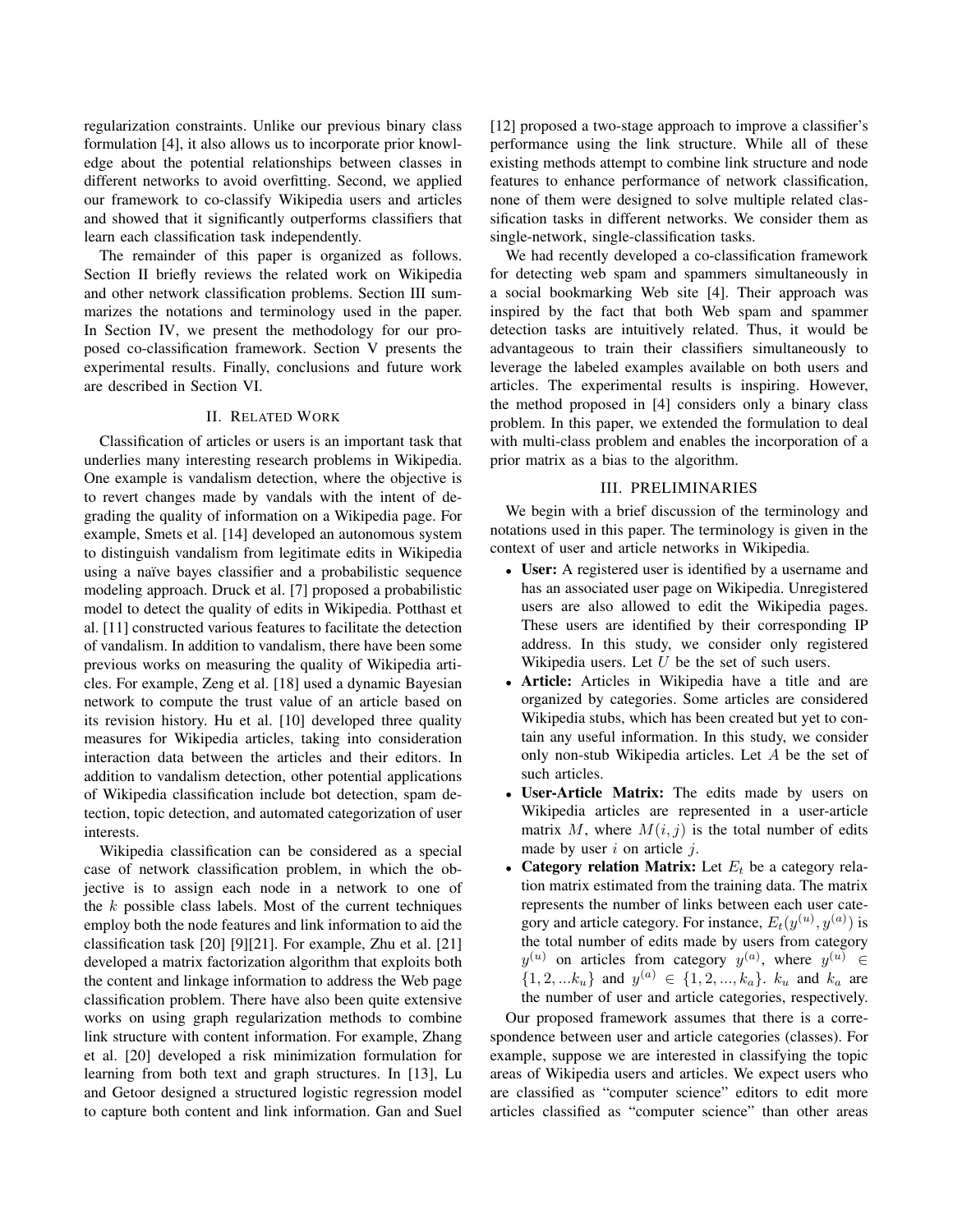such as "biology". As will be shown in Section IV, this assumption can be enforced using a graph regularization constraint in our proposed co-classification framework.

Before describing our methodology, we first formalize the co-classification problem. Suppose we are given:

- A set of  $l_u$  labeled users,  $\mathcal{L}^{(u)} = \{ (x_1^{(u)}, y_1^{(u)}),$  $(x_2^{(u)}, y_2^{(u)}), \cdots, (x_{l_u}^{(u)})$  $y_{l_u}^{(u)}, y_{l_u}^{(u)}$  $\begin{bmatrix} u \\ l_u \end{bmatrix}$ } where  $x_i^{(u)}$  is a  $d_u$ dimensional feature vector for the i-th user and  $y_i^{(u)} \in$  $\{1, 2...k_u\}$  is its class label.
- A set of  $n_u l_u$  unlabeled users,  $U^{(u)} =$  ${x_{l_u+1}^{(u)}, x_{l_u+2}^{(u)}, \cdots, x_{n_u}^{(u)}}$
- A set of  $l_a$  labeled articles,  $\mathcal{L}^{(a)} = \{ (x_1^{(a)}, y_1^{(a)})$ ,  $(x_2^{(a)}, y_2^{(a)}), \ldots, (x_{l_a}^{(a)})$  $y_{l_a}^{(a)}, y_{l_a}^{(a)}$  $\{a \choose l_a}$ } where  $x_j^{(a)}$  is a  $d_a$ dimensional feature vector for the j-th article and  $y_j^{(a)} \in \{1, 2, \cdots, k_a\}$  is its class label.
- A set of  $n_a l_a$  unlabeled articles,  $\mathcal{U}^{(a)} =$  ${x_{l_a+1}^{(a)}, x_{l_a+2}^{(a)}, \cdots, x_{n_a}^{(a)}}$
- A set of user-article pairs, *M*, where  $(x_i^{(u)}, x_j^{(a)}) \in \mathcal{M}$ if user  $x_i^{(u)}$  edits article  $x_j^{(a)}$ .

*Definition 1:* (Co-Classification). Given  $\mathcal{L}^{(u)}$ ,  $\mathcal{L}^{(a)}$ , and *M*, the goal of co-classification is to learn a pair of classifiers: (1)  $f_u$  :  $\Re^{d_u} \to \{1, 2, \dots, k_u\}$  that accurately maps the feature vector of a user  $x^{(u)}$  to its class label  $y^{(u)}$ and (2)  $f_a: \Re^{d_a} \to \{1, 2, \cdots, k_a\}$  that accurately maps the feature vector of an article  $x^{(a)}$  to its class label  $y^{(a)}$ .

#### IV. METHODOLOGY

In this section, we first introduce a k-class support vector machine and a least squares support vector machine (LS-SVM). We then present our proposed co-classification framework, which is an extension of the LS-SVM classifier.

### *A. Support Vector Machine*

A support vector machine (SVM) is a classifier trained to construct an optimal hyperplane with a maximal margin that separates examples from different classes [6]. It can be applied to classify data sets with nonlinear decision surfaces using the kernel trick. The solution to the problem of finding an optimal separating hyperplane can be formulated as a quadratic programming problem involving inequality constraints. SVM can be applied to a *k*-class problem by transforming it into multiple binary classification tasks. The most common strategies include 1-vs-rest and 1-vs-1 [3][16]. The former train *k* independent binary SVM classifiers, one for each class, where the  $j^{th}$  classifier  $y_j(x)$  is trained using the labeled instances from the *j*-th class as positive examples and instances from the remaining classes as the negative examples. The class label of a new input *x* is predicted as follows:

$$
y(x) = \max_{k} y_k(x) \tag{1}
$$

Another strategy for *k*-class SVM is 1-vs-1, which trains  $k(k-1)/2$  binary SVM classifiers on all possible pairs of classes. A test point is then classified based on the class that has the highest number of votes.

#### *B. Least Squares Support Vector Machines*

One potential limitation of regular SVM is the high computational cost in solving the quadratic programming problem. To alleviate this problem, Suykens et al. [15] proposed a least-square support vector machine (LS-SVM) formulation, which involves solving an objective function with quadratic term but with equality constraints. The solution to the objective function is obtained by solving a system of linear equations. Previous studies have found that the generalization performance of LS-SVM is comparable to that of regular SVM [8][17]. Furthermore, when the data points are linearly independent, it has been theoretically shown that LS-SVM is equivalent to hard margin SVM using the Mahalanobis distance measure [19].

The framework developed in this paper is an extension of the LS-SVM formulation for network data developed in [4]. Before describing the framework, we first consider the task of classifying Wikipedia users and articles independently. Given a set of labeled users  $\mathcal{L}^{(u)}$ , we may construct a LS-SVM classifier for users by minimizing the following objective function:

$$
\phi(w, e) = \frac{1}{2} \sum_{m=1}^{k_u} (w_m^{(u)T} w_m^{(u)}) + \gamma_1 \frac{1}{2} \sum_{i=1}^{l_u} \sum_{m \neq y_i} e_{im}^{(u)2} \quad (2)
$$

subject to the following constraints

$$
w_{y_i}^{(u)} x_i^{(u)} + b_{y_i}^{(u)} = w_m^{(u)} x_i^{(u)} + b_m^{(u)} + 2 - e_{im}^{(u)}
$$
  

$$
e_{im}^{(u)} \ge 0, \ i = 1, 2, ..., l_u, \ m \in \{1, 2, ... k_u\} \backslash y_i
$$

where  $\{w_m^{(u)}\}$  is the set of parameters for the user classifier,  $\gamma_1$  is a parameter that controls the penalty of misclassifying users, and  $e_{im}^{(u)}$  is the error of classifying the *i*-th user. The constraint optimization problem can be cast into the following problem using the Lagrangian formulation:

$$
L_u(w, b, e, \alpha) = \frac{1}{2} \sum_{m=1}^{k_u} (w_m^{(u)T} w_m^{(u)}) + \gamma_1 \frac{1}{2} \sum_{i=1}^{l_u} \sum_{m \neq y_i} e_{im}^{(u)2}
$$

$$
- \sum_{i=1}^{l_u} \sum_{m \neq y_i} \alpha_{im} (w_{y_i}^{(u)} x_i^{(u)} + b_{y_i}^{(u)} - w_m x_i^{(u)} - b_m^{(u)} - 2 + e_{im}^{(u)})
$$
(3)

where  $\{\alpha_{im}\}\$ is the set of Lagrange multipliers. Similarly, the corresponding Lagrangian formulation for classifying articles can be expressed as follow:

$$
L_a(w, b, \varepsilon, \beta) = \frac{1}{2} \sum_{n=1}^{k_a} (w_n^{(a)T} w_n^{(a)}) + \gamma_2 \frac{1}{2} \sum_{j=1}^{l_a} \sum_{n \neq y_j} \varepsilon_{jn}^{(a)2}
$$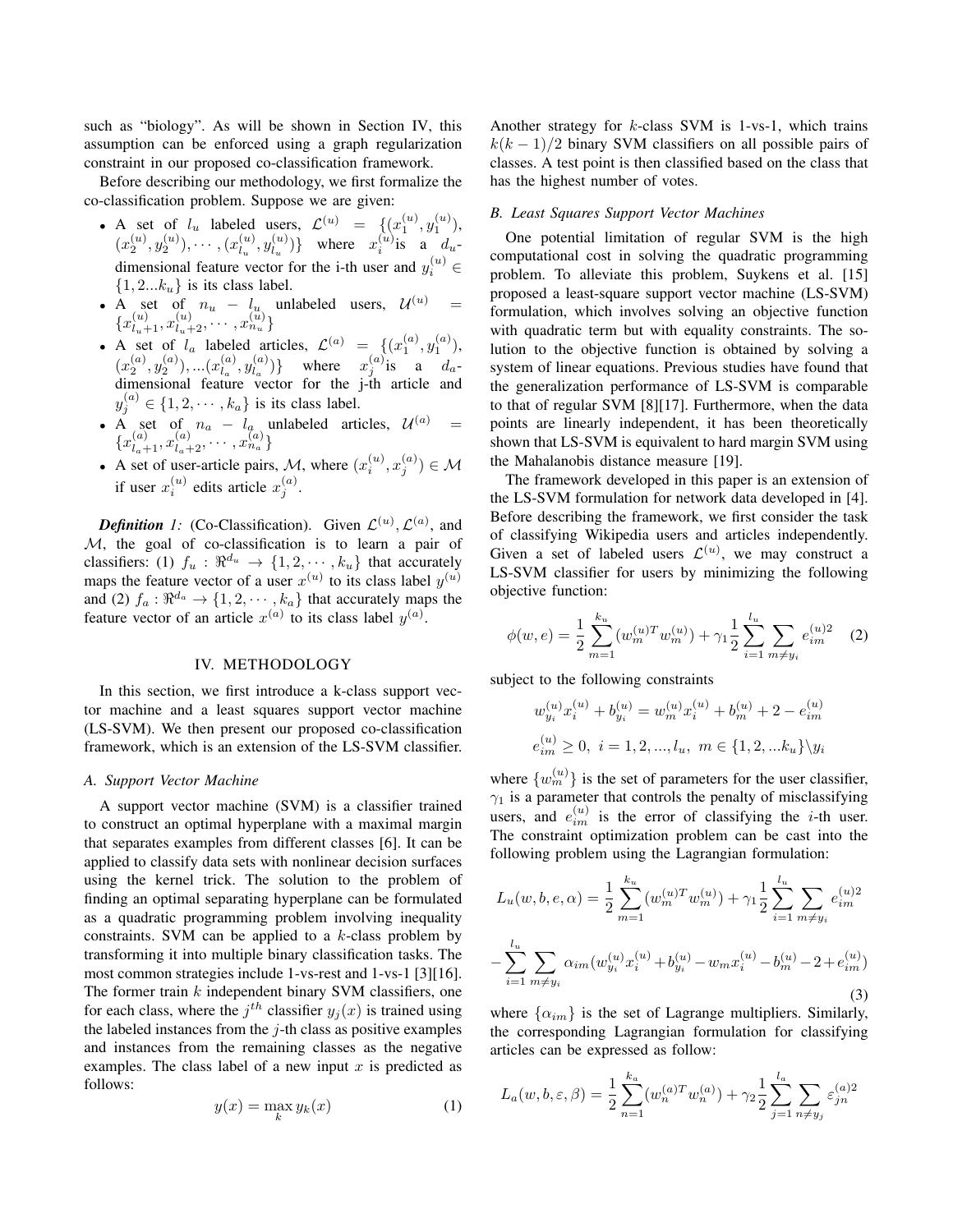$$
-\sum_{j=1}^{l_a} \sum_{n \neq y_j} \beta_{jn} (w_{y_j}^{(a)} x_j^{(a)} + b_{y_j}^{(a)} - w_n^{(a)} x_j^{(a)} - b_n^{(a)} - 2 + \varepsilon_{jn}^{(a)})
$$
\n(4)

where  $\{w_n^{(a)}\}$  is the set of parameters for the article classifier,  $\gamma_2$  is a parameter that controls the penalty of misclassifying articles, and  $\varepsilon_{jn}^{(a)}$  is the error of classifying the *j*-th article.

## *C. Co-Classification of Users and Articles*

In this paper, instead of solving the optimization problems for classifying users and articles independently, we propose a co-classification algorithm that utilizes the link structure between users and articles from the two relation matrices  $E_t$  and *M* described in Section III. The category relation matrix  $E_t$  is computed as follow:

$$
E_t(y^{(u)}, y^{(a)}) = \sum_{\substack{i:y_i^{(u)} = y^{(u)} \\ j:y_j^{(a)} = y^{(a)}}} M(x_i^{(u)}, x_j^{(a)})
$$

where  $x_i^{(u)} \in \mathcal{L}^{(u)}$ ,  $y^{(u)} \in \{1, 2, ...k_u\}$ ,  $x_j^{(a)} \in \mathcal{L}^{(a)}$ , and  $y^{(a)} \in \{1, 2, \ldots k_a\}.$ 



Figure 1. A Sample of User-Article network

Figure 1 shows an example of the links between Wikipedia users and articles. Suppose both the users and articles are divided into four categories, represented by nodes with the following colors: white, blue, gray, and cyan. The edge between the user and article corresponds to the number of edits, which is captured by the user-article matrix *M*. For example,  $M(u_6, a_2) = 4$  means user  $u_6$ have edited the article  $a_2$  four times. Each entry in the category relation matrix  $E_t(y^{(u)}, y^{(a)})$  corresponds to the sum of the weights of edges between users from category  $y^{(u)}$  and articles from category  $y^{(a)}$ . For example,  $E_t$  (white,  $gray) = M(u_6, a_2) + M(u_4, a_3) = 10.$ 

One limitation of using  $E_t$  is that if the number of labeled users connected to the labeled articles is small, then the relationship between the user and article classes may not be accurately represented by *Et*. Furthermore, the presence of noisy links in Wikipedia data also have an adverse affect that may degrade classification performance. In many cases, we may have some prior knowledge about the probability of a link between nodes in two classes in the user and article networks. This information can be encoded using a prior matrix  $E_p$  to avoid overfitting the model to the observed relationships between classes in the different networks. Based on these two considerations, we construct an adjusted category relation matrix as follows:

$$
E(y^{(u)}, y^{(a)}) = \alpha E_t(y^{(u)}, y^{(a)}) + (1 - \alpha) E_p(y^{(u)}, y^{(a)}),
$$
\n(5)

where  $0 \le \alpha \le 1$  is a tuning parameter that controls the tradeoff between  $E_t$  and  $E_p$ . Its value can be determined via cross-validation or set to a constant, say 0.5, for equal weighting. We use the following prior matrix in our experiments: where the rows and columns are the user and article

Table I PRIOR CATEGORY RELATION MATRIX  $E_p(k_u, k_a)$ 

|          | $C_{a1}$ | $C_{a2}$ | $C_{a3}$ | $C_{a4}$ |
|----------|----------|----------|----------|----------|
| $C_{u1}$ |          |          |          |          |
| $C_{u2}$ |          |          |          |          |
| $C_{u3}$ |          |          |          |          |
| $C_{u4}$ |          |          |          |          |

categories, respectively.

The values in *E<sup>t</sup>* should be normalized for two reasons. First, the values in  $E_t$  and  $E_p$  do not have the same scale. The larger values in  $E_t$  tend to dominate the overall value of *E*, thus losing information about our prior knowledge. Second, it is useful to normalize the values in  $E_t$  so that it ranges between [-1,1]. As will be seen shortly, this helps to enforce a penalty or reward scheme for our regularization constraint. Based on these two considerations, we normalize *E<sup>t</sup>* as follows:

$$
E_t''(y_i^{(u)}, y_j^{(a)}) = E_t(y_i^{(u)}, y_j^{(a)}) / \sum_{k_a} E_t(y_i^{(u)}, y_j^{(a)})
$$
  

$$
E_t'(y_i^{(u)}, y_j^{(a)}) = E_t''(y_i^{(u)}, y_j^{(a)}) - \frac{\sum_{k_a} E_t''(y_i^{(u)}, y_j^{(a)})}{k_a}
$$

After normalization, if  $y_i^{(u)}$  and  $y_j^{(a)}$  are related categories, then  $E'_t(y_i^{(u)}, y_j^{(a)})$  is positive-valued; otherwise,  $E'_{t}(y_i^{(u)}, y_j^{(a)})$  is negative-valued. The normalized value for  $E'_{t}$  will be used to estimate *E* in (5).

The category relation matrix will be used to enforce a constraint between the user and article classifiers. Specifically, the assumption described in Section III states that Wikipedia users will not likely edit articles in their nonrelated categories. The following graph regularization constraint is therefore introduced to penalize models in which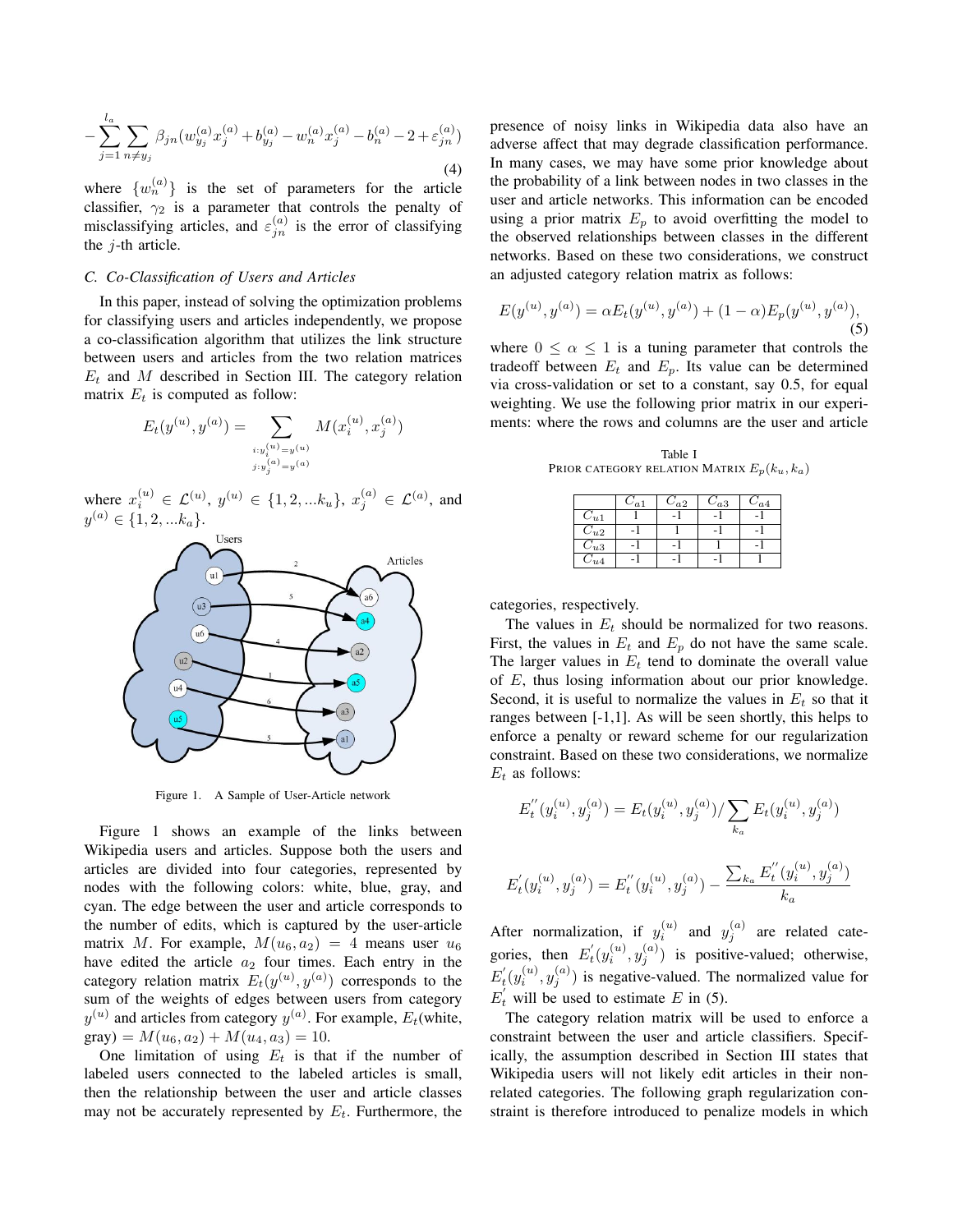users edit articles that belong to non-related categories:

$$
\begin{aligned}[t] -\gamma_3 \sum_{i=1}^{l_u}\sum_{j=1}^{l_a} \sum_{M(x_i^{(u)},x_j^{(a)})\neq 0} E^{'}(y_i^{(u)},y_j^{(a)}) (w_{y_i^{(u)}}x_i^{(u)} \\ +b_{y_i^{(u)}}-w_{y_j^{(a)}}x_j^{(a)}-b_{y_j^{(a)}}) \end{aligned}
$$

The overall objective function for our co-classification framework of users and articles can be written as follows:

$$
L = \frac{1}{2} \sum_{m=1}^{k_u} (w_m^{(u)T} w_m^{(u)}) + \gamma_1 \frac{1}{2} \sum_{i=1}^{l_u} \sum_{m \neq y_i} e_{im}^{(u)2} \qquad \frac{\partial L}{\partial w_n^{(a)}} = 0
$$
  
+ 
$$
\frac{1}{2} \sum_{n=1}^{k_a} (w_n^{(a)T} w_n^{(a)}) + \gamma_2 \frac{1}{2} \sum_{j=1}^{l_a} \sum_{n \neq y_j} \xi_{jn}^{(a)2} \qquad w_n^{(a)}
$$
  
- 
$$
\sum_{i=1}^{l_u} \sum_{m \neq y_i} \alpha_{im} (w_{y_i}^{(u)} x_i^{(u)} + b_{y_i}^{(u)} - w_m^{(u)} x_i^{(u)} - b_m^{(u)} - 2 + e_{im}^{(u)})
$$
  
- 
$$
\sum_{j=1}^{l_a} \sum_{n \neq y_j} \beta_{jn} (w_{y_j}^{(a)} x_j^{(a)} + b_{y_j}^{(a)} - w_n^{(a)} x_j^{(a)} - b_n^{(a)} - 2 + \varepsilon_{jn}^{(a)} \frac{\partial L}{\partial L}
$$
  
- 
$$
\gamma_3 \sum_{i,j} \sum_{M(x_i^{(u)}, x_j^{(a)}) \neq 0} E'(y_i^{(u)}, y_j^{(a)}) (w_{y_i}^{(u)} x_i^{(u)} + b_{y_i}^{(u)}
$$
  
- 
$$
\gamma_3 \sum_{j=1}^{l_a} \sum_{n \neq y_j} \sum_{j=1}^{l_a} \sum_{m \neq y_j} E'(y_i^{(u)}, y_j^{(a)}) (w_{y_i}^{(u)} x_i^{(u)} + b_{y_i}^{(u)}
$$
  
- 
$$
\gamma_3 \sum_{j=1}^{l_a} \sum_{m \neq y_j} \sum_{j=1}^{l_a} \beta_{j,n} (w_{y_j^{(a)}, y_j^{(a)})} (6)
$$

where  $(w^{(u)}, w^{(a)}, e, \xi, \alpha, \beta)$  are the model parameters to be estimated from training data and  $(\gamma_1, \gamma_2, \gamma_3)$  are userspecified parameters. For our experiments, we set  $\gamma_1 = \gamma_2 =$ 1 whereas  $\gamma_3$  is estimated from the data via cross validation.

The objective function is solved by taking the derivative of *L* with respect to each of the model parameters and setting them to zero. This leads to the following set of linear equations.

$$
\frac{\partial L}{\partial w_m^{(u)}} = 0 \Rightarrow
$$
\n
$$
w_m^{(u)} + \sum_{i=1}^{l_u} \sum_{y_i^{(u)} \neq m} \alpha_{im} x_i^{(u)} - \sum_{i=1}^{l_u} \sum_{y_i^{(u)} = m, l \neq m} \alpha_{il} x_i^{(u)}
$$
\n
$$
- \gamma_3 \sum_{i,j} \sum_{\substack{y_i^{(u)} = m \\ M(x_i^{(u)}, x_j^{(a)}) \neq 0}} E'(m, y_j^{(a)}) x_i^{(u)} = 0
$$

$$
\frac{\partial L}{\partial b_m^{(u)}} = 0 \Rightarrow
$$
\n
$$
\gamma_3 \sum_{i,j} \sum_{\substack{y_i^{(u)} = m \\ M(x_i^{(u)}, x_j^{(a)}) \neq 0}} E'(m, y_j^{(a)}) + \sum_{i=1}^{l_u} \sum_{\substack{y \neq m \\ y_i^{(u)} = m}} \alpha_{il}
$$
\n
$$
= \sum_{i=1}^{l_u} \sum_{\substack{y_i^{(u)} \neq m}} \alpha_{im}
$$

$$
\frac{\partial L}{\partial e_{im}^{(u)}} = 0 \Rightarrow \gamma_1 e_{im}^{(u)} I(y_i^{(u)} \neq m) = \alpha_{im} I(y_i^{(u)} \neq m)
$$

$$
\frac{\partial L}{\partial \alpha_{im}} = 0 \Rightarrow I(y_i^{(u)} \neq m)(w_{y_i}^{(u)} x_i^{(u)} + b_{y_i}^{(u)} - w_m^{(u)} x_i^{(u)} - b_m^{(u)} - 2 + e_{im}^{(u)}) = 0
$$

$$
\frac{\partial L}{\partial w_n^{(a)}} = 0 \Rightarrow
$$
\n
$$
w_n^{(a)} + \sum_{j=1}^{l_a} \sum_{\substack{y_j^{(a)} \neq n}} \alpha_{jn} x_j^{(a)} - \sum_{j=1}^{l_a} \sum_{\substack{y_j^{(a)} = n, p \neq n}} \alpha_{ip} x_j^{(a)}
$$
\n
$$
+ \gamma_3 \sum_{i,j} \sum_{\substack{y_j^{(a)} = n, p \neq n \\ M(x_i^{(u)}, x_j^{(a)}) \neq 0}} E'(y_i^{(u)}, n) x_j^{(a)} = 0
$$

$$
\frac{\partial L}{\partial b_n^{(a)}} = 0 \Rightarrow
$$
\n
$$
- \gamma_3 \sum_{i,j} \sum_{\substack{y_j^{(a)} = n \\ M(x_i^{(u)}, x_j^{(a)}) \neq 0}} E'(y_i^{(u)}, n) + \sum_{j=1}^{l_a} \sum_{\substack{y_j^{(a)} = n \\ p \neq n}} \beta_{ip}
$$
\n
$$
= \sum_{j=1}^{l_a} \sum_{y_j^{(a)} \neq n} \beta_{jn}
$$
\n
$$
\frac{\partial L}{\partial \xi_{jn}^{(a)}} = 0 \Rightarrow \gamma_2 \xi_{jn}^{(a)} I(y_j^{(a)} \neq n) = \beta_{jn} I(y_j^{(a)} \neq n)
$$
\n
$$
\frac{\partial L}{\partial \beta_{jn}} = 0 \Rightarrow I(y_j^{(a)} \neq n) (w_{y_j}^{(a)} x_j^{(a)} + b_{y_j}^{(a)} - w_n^{(a)} x_j^{(a)}
$$

in which *I* is an indicate function,

$$
I(a,b) = \begin{cases} 1 & a \neq b \\ 0 & a = b \end{cases}
$$

 $-b_n^{(a)} - 2 + \xi_{jn}^{(a)} = 0$ 

The preceding set of linear equations can be expressed in matrix notation as follows:

$$
\left[\begin{array}{cc} \mathbf{C}^{(\mathbf{u})} & \mathbf{0} \\ \mathbf{0} & \mathbf{C}^{(\mathbf{a})} \end{array}\right] \left[\begin{array}{c} \chi^{(\mathbf{u})} \\ \chi^{(\mathbf{a})} \end{array}\right] = \left[\begin{array}{c} \mathbf{b}^{(\mathbf{u})} \\ \mathbf{b}^{(\mathbf{a})} \end{array}\right] \tag{7}
$$

where  $C^{(u)}$  is a matrix that contains  $x_i^{(u)}$  and  $E'(m, y_j^{(a)})$ , the vector  $\chi^{(u)} = (w_1^{(u)}, ..., w_{k_u}^{(u)})$  $\binom{(u)}{k_u}, \binom{(u)}{1}, \ldots, \binom{(u)}{k_u}, e, \alpha)^T,$ the vector  $b^{(u)} = (p_1, q_1, 0_{l_u \times k_u}, 2_{l_u \times k_u})^T$ ,  $0_{l_u \times k_u}$  is a  $l_u \times k_u$ -dimensional vector of 0s,  $2l_u \times k_u$  is a  $l_u \times k_u$ dimensional vector of 2s. Analogously,  $C^{(a)}$ ,  $\chi^{(a)}$ , and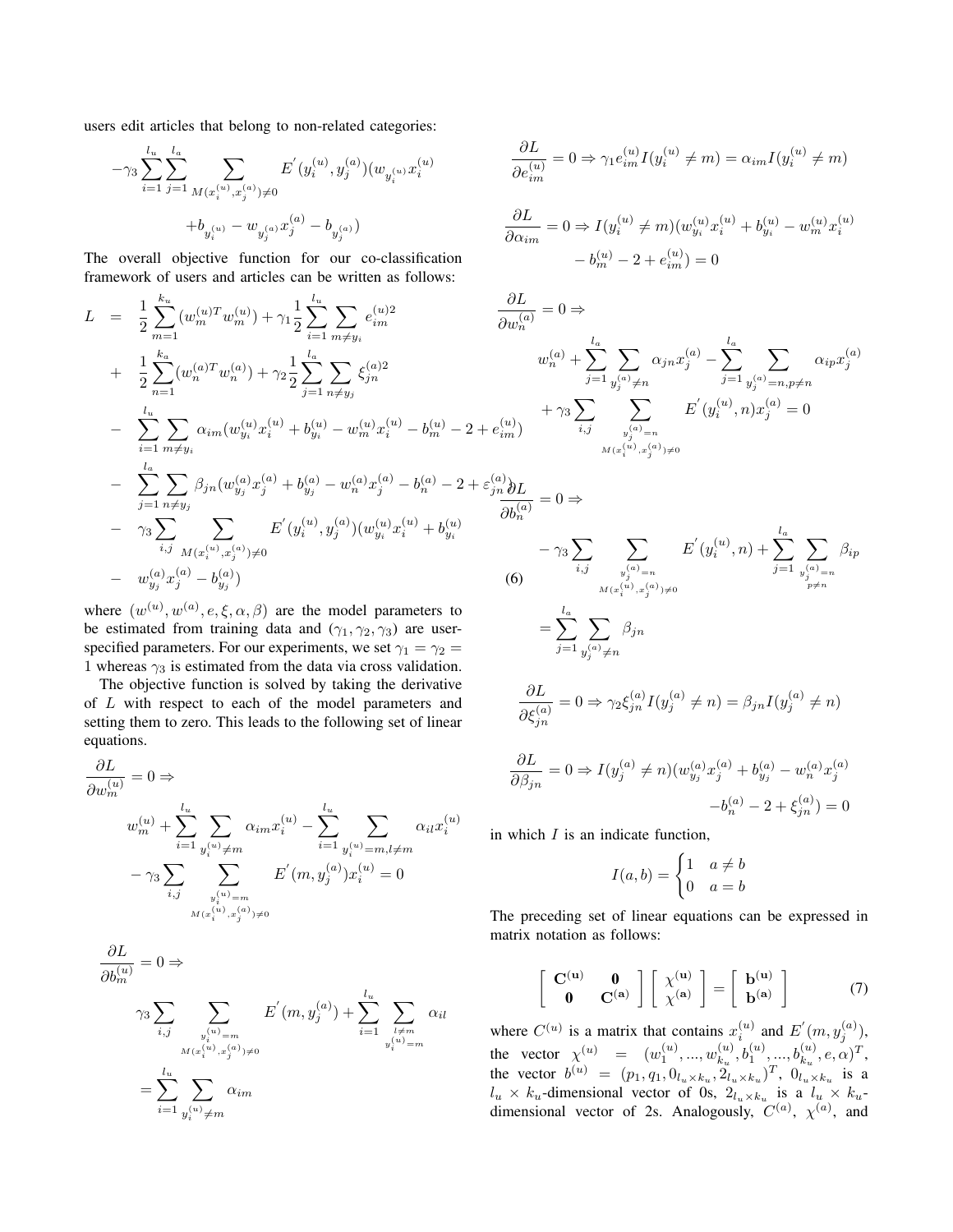$b^{(a)} = (p_2, q_2, 0_{l_a \times k_a}, 2_{l_a \times k_a})^T$  are the corresponding matrix and vectors for solving the parameters of the article classifier, where:

$$
\begin{aligned} \mathbf{p_1(m)} = \gamma_3 \sum_{i,j} \sum_{y_i^{(u)} = m \atop M(x_i^{(u)}, x_j^{(a)}) \neq 0} E'(m, y_j^{(a)}) \mathbf{x_i^{(u)}} \\ q_1(m) = \gamma_3 \sum_{i,j} \sum_{y_i^{(u)} = m \atop M(x_i^{(u)}, x_j^{(a)}) \neq 0} E'(m, y_j^{(a)}) \\ \mathbf{p_2(n)} = \gamma_3 \sum_{i,j} \sum_{y_j^{(a)} = n \atop M(x_i^{(u)}, x_j^{(a)}) \neq 0} E'(y_i^{(u)}, n) \mathbf{x_j^{(a)}} \\ q_2(n) = \gamma_3 \sum_{i,j} \sum_{y_j^{(a)} = n \atop M(x_i^{(u)}, x_j^{(a)}) \neq 0} E'(y_i^{(u)}, n) \end{aligned}
$$

The block structure of the matrix equation in Equation (7) suggests that the system of linear equations can be decoupled into two subproblems, one for learning the parameters of the user classifier and the other for article classifier.

$$
\mathbf{C}^{(\mathbf{u})}\chi^{(\mathbf{u})} = \mathbf{b}^{(\mathbf{u})} \tag{8}
$$

$$
\mathbf{C}^{(\mathbf{a})}\chi^{(\mathbf{a})} = \mathbf{b}^{(\mathbf{a})} \tag{9}
$$

It is worth noting that the solutions for both equations are not entirely independent because the terms  $p_1, p_2, q_1$  and  $q_2$ depend on the link structure of *M* and *E*. It is sufficient to solve Equations (8) and (9) for  $(\alpha, b_m^{(u)}, \beta, b_n^{(a)})$  in order to classify the unlabeled users and articles. Specifically, a user  $x_{test}^{(u)}$  and an article  $x_{test}^{(a)}$  can be classified as follows:

$$
f_u(x_{test}^{(u)}) = \max_m(w_m^{(u)} x_{test}^{(u)} + b_m^{(u)})
$$
  
\n
$$
= \max_m \sum_{i=1}^{\lfloor l_u \rfloor} \sum_{\substack{y_{i=1}^{(u)} = m \ y_{i \neq m}^{(u)}}} \alpha_{il} x_i^{(u)T} x_{test}^{(u)} - \sum_{i=1}^{\lfloor l_u \rfloor} \sum_{\substack{y_i^{(u)} \neq m \ y_i^{(u)} \neq m}} \alpha_{im} x_i^{(u)T} x_{test}^{(u)}
$$
  
\n
$$
+ \gamma_3 \sum_{i,j} \sum_{\substack{y_i^{(u)} = m \ y_i^{(u)} \neq m}} E'(m, y_j^{(a)}) x_i^{(u)T} x_{test}^{(u)} + b_m^{(u)})
$$

$$
f_a(x_{test}^{(a)}) = \max_n(w_n^{(a)} x_{test}^{(a)} + b_n^{(a)})
$$
  
\n
$$
= \max_n \left( \sum_{j=1}^{l_a} \sum_{y_j^{(a)}=n} \alpha_{ip} x_j^{(a)T} x_{test}^{(a)} - \sum_{j=1}^{l_a} \sum_{y_j^{(a)} \neq n} \alpha_{jn} x_j^{(a)T} x_{test}^{(a)}
$$
  
\n
$$
+ \gamma_3 \sum_{i,j} \sum_{\substack{y_j^{(a)}=n\\M(x_i^{(u)}, x_j^{(a)}) \neq 0}} E'(y_i^{(u)}, n) x_j^{(a)T} x_{test}^{(a)} + b_n^{(a)})
$$

Algorithm 1 summarizes the high-level overview of our co-classification algorithm. The linearsolver function solves the set of linear equations to obtain the model parameters. The classify function takes the models parameters and unlabeled data as input to generate their predicted class labels as output.

Algorithm 1 Co-Classification Algorithm: Input:  $\mathcal{U}^{(a)},\, \mathcal{U}^{(u)},\, \mathcal{L}^{(a)},\mathcal{L}^{(u)},\, M,\, E^{'}$  and  $\gamma$ Output:  $(y_i^{(u)}|i = l_u + 1, ... n_u), (y_j^{(a)}|j = l_a + 1, ... n_a)$ Method: 1.  $(\alpha, \beta, b^{(u)}, b^{(a)}) \leftarrow$  linearsolver( $\mathcal{L}^{(a)}, \mathcal{L}^{(u)}, M, E', \gamma$ ) 2.  $y^{(a)} \leftarrow \text{Classify}(\mathcal{U}^{(a)}, \alpha, b^{(a)})$ 3.  $y^{(u)} \leftarrow \text{Classify}(\mathcal{U}^{(u)}, \beta, b^{(u)})$ 

## V. EXPERIMENTAL EVALUATION

## *A. Data Set*

To evaluate the performance of our algorithm, we downloaded the Wikipedia dump dated Oct-09-2009. After preprocessing, we chose the following four topics from each network as our ground truth classes  $(k_u = k_a = 4)$ : biology, natural science, computer science and political science. The label for each user is assigned based on label for the majority class of articles written by the user. We created a sample that contains 5361 users and 6403 articles for our experiments.

The experimental results reported in this section is obtained using 5-fold cross validation. For each run, we use 4 of the folds for training and the remaining fold as test data. We repeated the experiment ten times, each time using a random division of the data into five folds. Table II shows the category relation matrix  $E'_t$  obtained from the training data.

Table II CATEGORY RELATION MATRIX FROM TRAINING DATA  $E_{t}^{'}$ 

|          | $C_{a1}$  | $C_{a2}$  | $C_{a3}$  | $C_{a4}$  |
|----------|-----------|-----------|-----------|-----------|
| $C_{u1}$ | 0.6658    | $-0.2225$ | $-0.2274$ | $-0.2159$ |
| $C_{u2}$ | $-0.2186$ | 0.6983    | $-0.2385$ | $-0.2412$ |
| $C_{u3}$ | $-0.2342$ | $-0.2271$ | 0.5430    | $-0.0816$ |
| $C_{u4}$ | $-0.2423$ | $-0.2462$ | $-0.2398$ | 0.7283    |

#### *B. Evaluation Metrics*

The performance of the classification algorithms are evaluated using the following metrics:

$$
Precision = \frac{TP}{TP + FP}
$$
 (10)

$$
Recall = \frac{TP}{TP + FN} \tag{11}
$$

$$
F1 = \frac{2 * Precision * Recall}{Precision + Recall}
$$
 (12)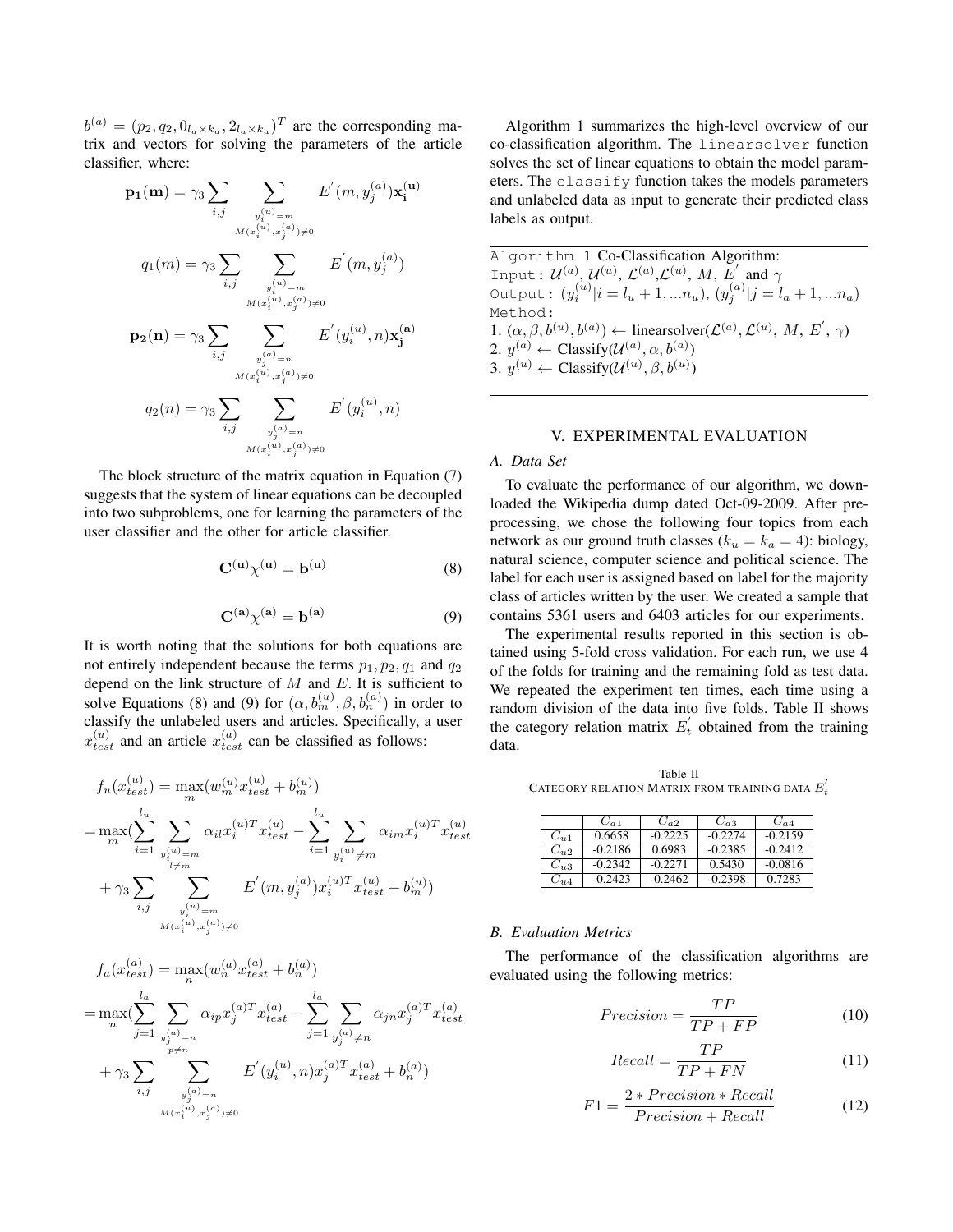|                         | Article |         |         | User    |         |         |
|-------------------------|---------|---------|---------|---------|---------|---------|
| 5-fold cross validation | Pre     | Rec     | F       | Pre     | Rec     |         |
| LS-SVM                  | 48.8169 | 49.6420 | 49.2260 | 41.5724 | 40.6410 | 41.1014 |
| Co-LS-SVM               | 50.1656 | 53.5612 | 51.8078 | 42.8800 | 46.2185 | 44.4867 |

Table III FOUR CATEGORIES AVERAGE RESULTS

where TP is the number of positive example correctly predicted by the classification model. FP is the number of negative examples wrongly predicted as positive by the classification model. FN is the number of positive examples wrongly predicted as negative by the classification model.

Precision means the percentage of positive examples predicted correctly among all examples classified as positive class, while recall measures the fraction of all positive examples detected by the classifier. We use the well-known *F*<sup>1</sup> measure to summarize the precision and recall into a single value.  $F_1$  is the harmonic mean between precision and recall.

#### *C. Experimental Results and Discussion*

Our experimental results is summarized in Table III. The table shows a comparison between the performance of our proposed multi-class LS-SVM framework against applying the LS-SVM algorithm independently on the user and article networks. For the latter case, we employ the 1-vsrest strategy to train the independent LS-SVM models. Note that *Pre* means the average precision for all four categories, *Rec* means the average recall for all four categories, and *F*<sup>1</sup> is the harmonic mean of precision and recall. Clearly, the *F*<sup>1</sup> measure for our proposed framework is higher than that for LS-SVM.

A more detailed analysis can be seen in Figures 2 and Figure 3, where we have shown the  $F_1$  values for each class in the article and user networks. Notice that the improvement in  $F_1$  is observed across all the classes. These results suggest that our multi-class graph regularization framework along with the addition of prior matrix enables our algorithm to outperform LS-SVM models that are trained independently.

Despite the observed improvement, our overall  $F_1$  measure is around 50%, which is not very high. This probably is because the presence of noisy links in Wikipedia that adversely affects our classification results. Furthermore, we use the content of the user page in Wikipedia to represent the feature vector of each user. Since some of the user pages contain only a few uninformative words or even empty, their feature vector may not be effectively used for classification. As a next step in our work, we may consider removing the noisy links and exploring additional features to represent the users.

## VI. CONCLUSION AND FUTURE WORK

This paper introduces a novel multi-class co-classification model for Wikipedia user and article networks. We formal-



Figure 2. Comparison of *F*<sup>1</sup> measure for each Article category between LS-SVM and Co-LS-SVM algorithms



Figure 3. Comparison of *F*<sup>1</sup> measure for each User category between LS-SVM and Co-LS-SVM algorithms

ized the joint classification tasks as a constraint optimization problem, in which the relationships between articles and users who edit these articles are captured using a graph regularization term. We demonstrated that our framework is more effective than LS-SVM classifiers that learns each classification task independently.

For future work, we plan to incorporate article-article and user-user networks into our co-classification framework, similar to the approach presented in our earlier work. Specifically, we may add the following two assumptions:

- *•* Article-Article Assumption: Articles that are linked together are expected to have the same class.
- *•* User-User Assumption: Users that are linked together are expected to have the same class.

We may also introduce more subcategories in Wikipedia